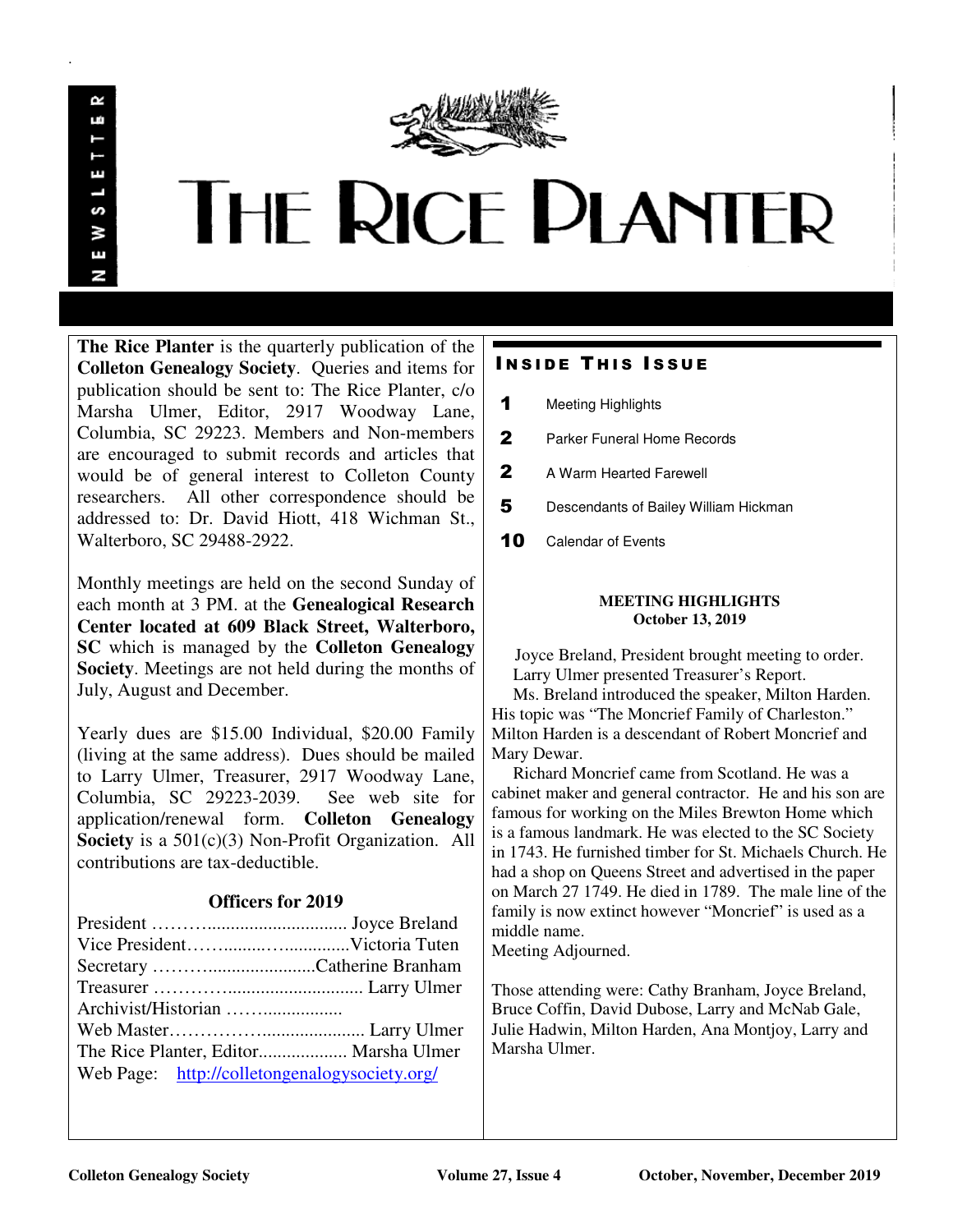## **MEETING HIGHLIGHTS November 11 2019**

Joyce Breland, President brought meeting to order. Larry Ulmer, Treasurer presented the Treasurer's Report Ms. Breland introduced the guest speaker, Bryant B. England, Jr. Author of "A Country Girl from Colleton County. He is a native of Bamberg, SC. Retired from Horry Georgetown Technical College after 31 years.

A Country Girl from Colleton County is a collection of more than 50 stories. Most of these stories are true and based on personal experiences or related to him by family members and other acquaintances. Mr England's account of several of these stories were truly unique and interesting, frequently reciting some lessons to be learned from life.

Meeting adjourned (no December meeting)

.

Those attending: Julie Bell, Cathy Branham, Joyce Breland, Bobbie Hiott, John Hiott, Matt Hiott, Bill Jacques, Joy Lawson and Larry Ulmer.

## **2020 MEMBERSHIP RENEWAL**

It is that time again to renew your membership to Colleton

Genealogy Society. We have enjoyed having you as a member

and would love seeing you again in 2020.

## **A WARM HEARTED FAREWELL**

## **DAVID WESTON HIOTT 1942 – 2019**

Dr. David Weston Hiott died Oct 16 2019. His long battle with Cancer is now over. He was dedicated to his faith, family and friends. He will be sorely missed by members of Colleton Genealogy Society. David wore many hats at different times during his membership with CGS he was Treasurer, Archivist /Historian as well as working in our Research Center helping others with researching their family heritage. More of Dr. David Hiott can be seen in "The Press and Standard", The Post and Courier", and Find A Grave. We loved David and we are so thankful for him being a part of our lives.

## **PARKER FUNERAL HOME RECORDS**

## **Hutto, Charlene**

b. Jun 17 1960 Colleton County Hospital, Colleton County, SC d. Jun 18 1960 Colleton County Hospital, Colleton County, SC bur: Providence Baptist Church Cemetery, Orangeburg, SC Father: Emmett Hutto b. Colleton County, SC Mother: Marlene Hammond b. Greenville, SC Grandparents: Mr. & Mrs E. L. Hutto of Orangeburg, SC Mr & Mrs Jewel Hammond of Greenville, SC Sis: Cheryl Hutto

# **Hutto, Cheryl Renee**.

b. Jun 17 1960 Colleton County Hospital, Colleton County, SC d. Jun 17 1960 Colleton County Hospital, Colleton County, SC bur: Providence Baptist Church Cemetery, Orangeburg, SC Father: Emmett Hutto b. Colleton, SC Mother: Marlene Hammond b. Greenville, SC Grandparents: Mr. & Mrs E. L. Hutto of Orangeburg, SC Mr. & Mrs Jewel Hammond of Greenville, SC

## **Kinsey, Hattie Smith**

b. Oct 10 1873 Barnwell County, SC d. May 31 1960 Colleton County Hospital bur: Little Swamp Methodist Church Cemetery Spouse: J. N. Kinsey Father: Winfield Scott Smith b. Colleton County, SC Mother: Mariah Rhoad b. Barnwell County, SC Son: Horace M. Kinsey of Walterboro, SC Willie W. Kinsey of Smoaks, SC Dau: Mrs. Jim Carroll of Smoaks, SC 1 Grandson: Joe W. Carroll of Smoaks, SC

## **Kneale, Celia Warren**

b. Dec 10 1889 Colleton County, SC d. Apr 11 1960 Colleton County, SC bur: Live Oak Cemetery Spouse: Albert S. Kneale Father: Jenk Warren b. Colleton County, SC Mother: Olive Spell b. Colleton County, SC

## **Knight, Harry Adam**

b. Mar 08 1897 Walterboro, SC d. Mar 04 1960 Colleton County, SC bur: Live Oak Cemetery Occ: Retired Mail Carrier Spouse: Alonise Linder Father: Edward Knight b. Dorchester County, SC Mother: Jessie Knight b. Dorchester County, SC Son: Harry A. Knight Jr of Walterboro, SC Sis: Mrs. C. J. Beach of Walterboro, SC

 Mrs. A. R. Eaddy of Hemmingway, SC 1 grandson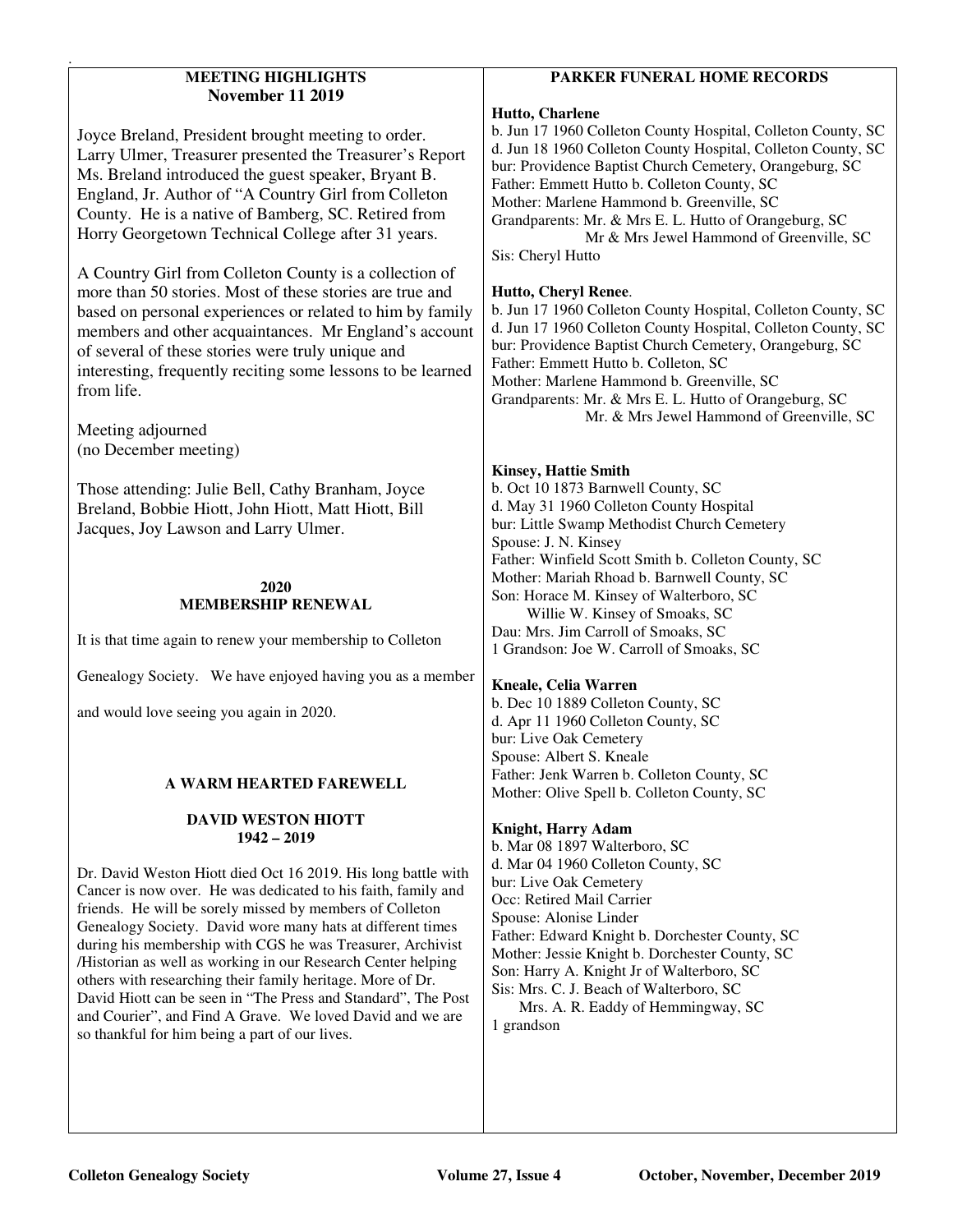## **PARKER FUNERAL HOME RECORDS cont'**

#### **Knight, Lonnie Eugene**

.

b. Nov 25 1891 Orangeburg, SC d. Oct 27 1960 Colleton County, SC bur: Sunny Side Cemetery, Orangeburg, SC Occ: Bill Poster Outdoor Advertisement Spouse: Lottie Wasson Father: John C. Knight b. Greenville, SC Mother: Malinda Bolt b. Greenville, SC Son: Lonnie Campbell Knight of Nashville, TN Theo W. Knight of New Port, FL Sheffley T. Knight of Jacksonville, FL Dau: Mrs. William Whidden of Jacksonville, FL Mrs. William Still of Jacksonville, SC Bro: Bud Knight of Orangeburg, SC Sis: Mrs. Maggie Thomas of Bamberg, SC

#### **Knox Jr, Thomas Henry**

b. Sep 28 1906 Rowan County, NC d. Jun 22 1960 Colleton County, SC bur: Live Oak Cemetery Occ: Retired Salesman Spouse: Maggie Simmons Father: T. H. Knox Sr b. Statesville, NC Mother: Janie Moore b. New Sterling, NC Son: Robert T. Knox of Walterboro, SC Henry H. Knox of Walterboro, SC Dau: Miss Ann S. Knox of Charleston, SC Miss. Eileen Knox of Walterboro, SC Miss Kay Knox of Walterboro, SC Sis: Mrs. Kathryn Powlas of Charleston, SC Mrs. P. L. Piety of Osteen, FL 1 Grandchild

#### **Kusterer, Rhoda Hester Townsend**

b: Dec 15 1884 Fairmount, Delaware d. Jul 06 1960 Walterboro, SC bur: Union Cemetery Georgetown, Delaware Spouse: William N. Kusterer Father: Daniel C. Townsend b. England Mother: Rhoda Ann Stevenson b. Fairmount, Delaware Son: Dr. Thomas A. Ruddell of Allentown, PA Dar: Mrs. Rhoda Viola Franklin, Walterboro, SC 3 Grandchildren

#### **Lamb, Ralph Stanfield**

b. Jan 24 1895 Sherwood, Mich d: Feb 15 1960 Ruffin, SC bur: Risher Cemetery Occ: Valentine Lumber Co. Spouse: Mrs. Ida Williams Parents: Mr. & Mrs Geo. Lamb b. Michigan Stepson: Clarence Ryan of Valdosta, GA Dau: Mrs. John Vineyard of St. Augustine, FL Bro: Fred & Sidney Lamb of Syracuse, NY Clyde Lamb of Elizabeth City, NC Sis: Mrs. John Hargue of Elizabeth City, NC

#### **PARKER FUNERAL HOME RECORDS cont'**

#### **Leitner, Harold**

b. May 29 1914 New York City d. Jul 06 1960 Jacksonboro, Charleston County, SC bur: Iselin, N ew Jersey Occ: Retired Retail Merchant Spouse: Edith Newman Father: Louis Leitner b. Austria Mother: Anna Haber b. Austria Son: Louis of South Plainfield, N. J. Stephen Leitner of South Plainfield, N. J. Philllip Leitner of Hollywood, FL Daughter in law: Mrs. Deloris Leitner Bro: Murray J. Leitner of Yonkers NY Sis: Mrs. Irvin Silverman of Forest Hills, NY Mrs. George Flashner of Forest Hills, NY Mrs. Abe Silverstein of Bronx, NY Mrs. Etta Handel of Forest Hills, NY Mrs. Alexander H. Fox of Bronx, NY Miss Beatrice Leitner of Forest Hills, NY Mrs. Murray Liebowitz of Los Angeles, CA 1 Grandson

#### **Lyons, Charlie Richard**

b. Jun 09 1903 Colleton County, SC d. Dec 12 1960 Colleton County Hospital, Colleton Co, SC bur: Shiloh Baptist Cemetery Occ: Auto Mechanic Spouse: Dorothy Josephine Bunton Father: William Richard Lyons b. Colleton County, SC Mother: Margaret Iriel b. Colleton County, SC Son: Gussie Lyons of Walterboro, SC Eddie Adolph Lyons of Walterboro, SC George E. Lyons of Charleston, SC Milton Joe Lyons of Walterboro, SC Dau: Mrs. Luther Nettles of Ruffin, SC Mrs. Mildred Hayes of Walterboro, SC Mrs. George Roberts of St. George, SC Mrs. Whitsell Robertson of Walterboro, SC Bro: Samuel B. Lyons Sr of Ruffin, SC Elijah Lee Lyons of Walterboro, SC M. M. Lyons of Walterboro, SC Sis: Mrs. Randolph Pellum of Walterboro, SC Mrs. Walter Crosby of Walterboro, SC Mrs. Leroy Bennett of Savannah, GA 9 Grandchildren

#### **Mason, Jean Carol**

b. Jan 03 1960 Walterboro, SC d. Feb 23 1960 Colleton County Hospital, Colleton Co, SC bur: Lafayette Memorial Cemetery, Fayetteville, NC Father: Russell Eugene Mason Jr b. Clinton, NC Mother: Sue Carol Burke b. Fayetteville, NC Sis: Tammy Sheree Mason of Walterboro, SC Maternal Grandparents: M/M Joe Burke of Fayetteville, NC Paternal Grandparents: M/M Russell Mason of Fayetteville,NC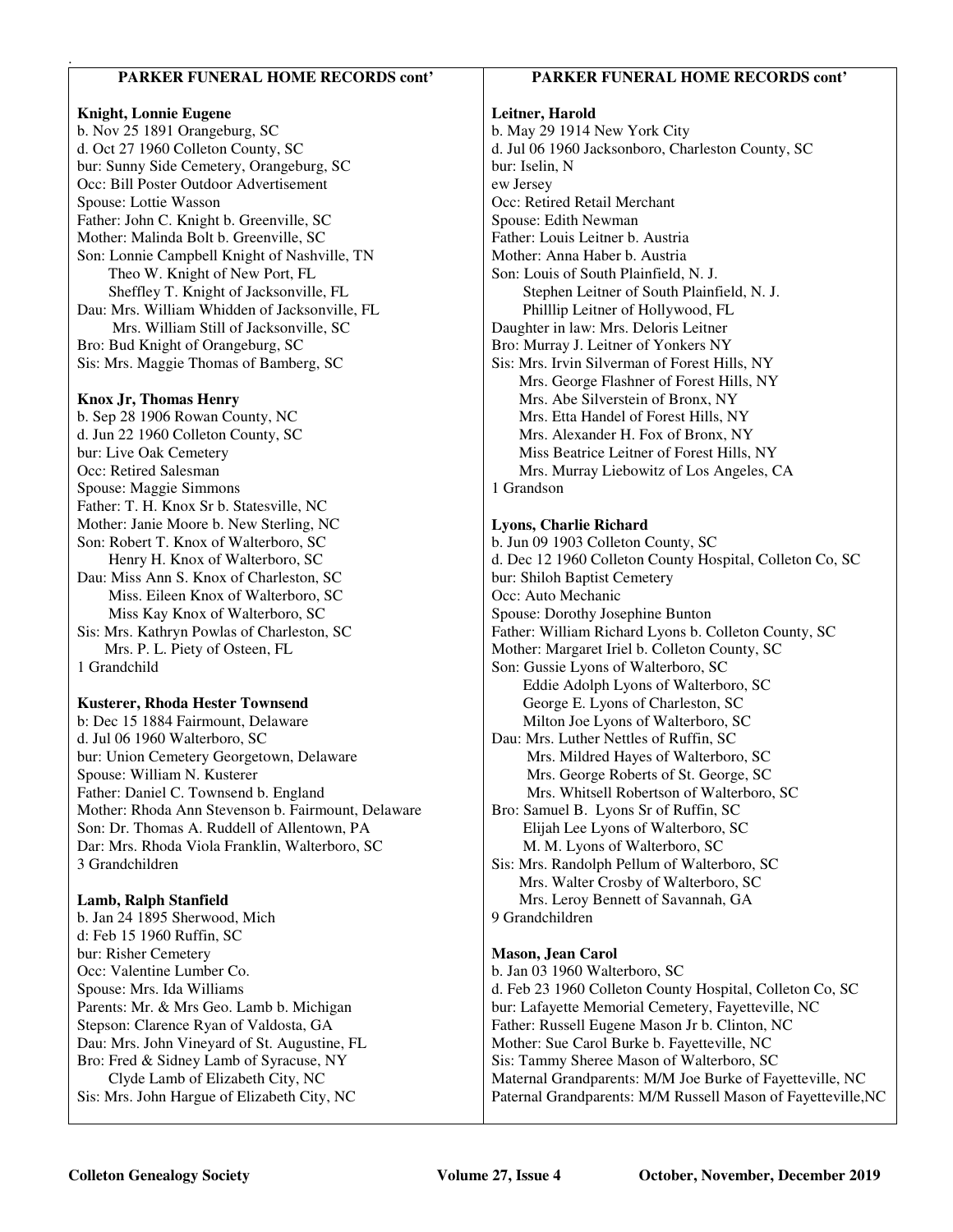## **PARKER FUNERAL HOME RECORDS cont'**

## **Lyons, Mae Florrie Morris**

.

b. Jul 05 1901 Barnwell County, SC d. May 10 1960 Colleton County Hospital, Colleton Co, SC bur: Williams Cemetery Spouse: Harmon Lyons Father: Henry Morris b. Barnwell County, SC Mother: Sarah Cook b. Colleton County, SC Son: Enio Frederickson of Bamberg, SC Eugene Lyons of Columbia, SC Marshall Lyons of Walterboro, SC Dau: Mrs. W. W. Lyons of Smoaks Sis: Mrs. B. L. Breland of Brunswick, GA Mrs. Jeff Robertson of Williams, SC Mrs. Capers Martin of Ruffin, SC 18 Grandchildren 6 Great Grandchildren

#### **Martin, Elizabeth Rebecca Redman**

b. Dec 12 1886 Dorchester County, SC d. Apr 23 1960 Colleton County Hospital, Colleton Co, SC bur: Ackerman Cemetery Spouse: John Seil Martin Father: Edward Murray Redman b, Dorchester County, SC Mother: Elizabeth Ackerman b. Dorchester County, SC Son: Howell Lucas Martin of Cottageville, SC E. M. Martin of Cottageville, SC Dau: Mrs. Edna Redman of Cottageville, SC Mrs. Randall Thompson of Walterboro, SC Mrs. Ray Dempsey of John's Island, SC Mrs. Howard Dempsey of Charleston, SC Half-Bro: Boswell Redman of Cottageville, SC

Half-Sis: Miss Annie Redman of Cottageville, SC Mrs. Mary Adams of Cottageville, SC 27 Grandchildren 5 great Grandchildren

## **Marvin, Lillian Eloise**

b. Sep 06 1868 Colleton County, SC d. Feb 29 1960 State Hospital, Columbia, SC bur: Stokes Cemetery Father: Joseph Marvin III b. White Hall, SC Mother: Anna Elizabeth Davis b. White Hall, SC Sis-in-law: Mrs. Connie Marvin of Palatka, FL

## **Mixon, Wallie Easley**

b. Sep 06 1874 Darlington, SC d, Aug 23 1960 Colleton County Hospital, Colleton Co, SC bur: Live Oak Cemetery Occ: Logger and Farmer Spouse: Elizabeth Pye Father: Sam Mixon b. Darlington, SC Mother: Charlotte Parnell b. Darlington County, SC Son: Sam W. Mixon of Cottageville, SC Arnell W. Mixon of Columbia, SC James E. Mixon of Columbia, SC Dau: Mrs. Melvin Carroll of Columbia, SC Mrs. Julian Crosby of Round O, SC Sis: Mrs. Essie Lloyd of Lydia, SC 22 Grandchildren

## **PARKER FUNERAL HOME RECORDS cont'**

# **Moore, Joseph William**

b. Oct 29 1882 Colleton County, SC d. Jan 111960 Colleton County Hospital, Colleton County, SC bur: Black Creek Baptist Church Cemetery Occ: Farmer Spouse: Jessie Mae Varn Father: Joseph Edward Moore b. Colleton County, SC Mother: Alice Connor b. Colleton County, SC Son: Henry Moore of Hendersonville, SC Ralph Moore of Hendersonville, SC Dau: Lucille Murdaugh of Walterboro, SC Lora Tuten of Kansas City, Mo Bro: L. O. Moore of Hendersonville, SC **Moorer, Joseph McQuilan** 

b. Jul 29 1884 St George, SC d. Feb 06 1960 Colleton County Hospital, Colleton, SC bur: Live Oak Cemetery Occ: Attorney Spouse: Allie Gray Buchanan Father: Dr. Pinckney Moorer b. Colleton County, SC Mother: Harriett Murray b. Colleton County, SC Dau: Mrs. Willis Cantey of Columbia, SC Mrs. Willliam Neville James Bro: Hughes Moorer of Walterboro, SC Sis: Mrs J. G. Padgett of Walterboro, SC Miss Mabel C. Moorer of Walterboro, SC Miss Annie D. Moorer of Walterboro, SC Mrs. B. F. Keller of Cameron, SC Grandchildren: James Willis Cantey, Joseph Moorer Cantey, John Childs Cantey, Mary James, Joseph James, Catherine James, Anthony James, Randall James

## **Morrall, Effie Taylor**

b. Aug 08 1869 Wilson, NC d. Apr 28 1960 Colleton County, SC bur: Live Oak Cemetery 1 st Spouse: Melvin H. Ackerman 2<sup>nd</sup> Spouse: Norman Gignilliat Father: Robert Jackson Taylor Mother: Sarah Drake Bro: R. K. Taylor of Greenville, SC Sis: Mrs. George Tindall of Pinewood, SC

## **Morris, George Washington**

b. Nov 14 1893 Colleton County, SC d. Feb 08 1960 Colleton County Hospital, Occ: Merchant & Farmer Spouse: Mae Brabham Father: James Morris b. Bamberg County, SC Mother: Mary Warren b. Colleton County, SC Adopted Dau: Mrs: Mary Bruce Brabham of Charleston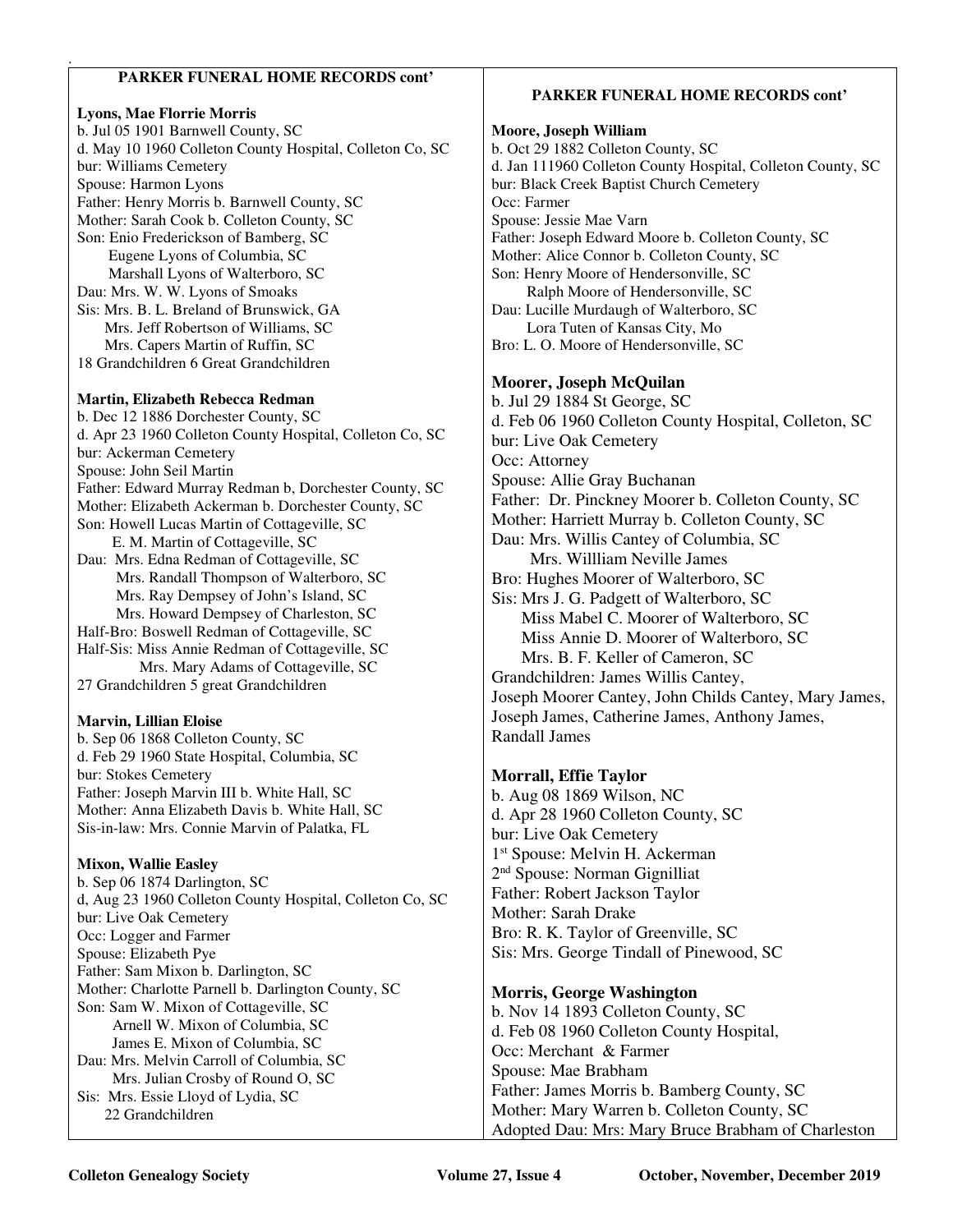#### **DESCENDANTS OF BAILEY WILLIAM HICKMAN Generation Four cont'**

63. **Victor Ward Hickman Sr**, born May 14 1888 in South Carolina, died December 01 1942 in Albany, Dougherty Co, GA He married **Audrey Ponder**, June 21 1913 in Beaufort Co, SC, born August 13 1889 (daughter of **Robert Alexander Ponder** and **Ella Amarintha Gordon**), died January 23 1975 in Winter Haven, Polk County, Florida.

*Children:*

.

- 287 i. Alida Ponder Hickman, born May 16 1914, died October 31 2013, buried in Lakeside Memorial Park, Winter Haven, Polk Co, FL. She married Mark Brewster Coleman, 1940 in Polk Co, Fl, born November 16 1912, died June 28 1975, buried in Lakeside Memorial Park, Winter Haven, Polk Co, FL.
- 288 ii. Alexander Walton Hickman, born July 30 1915, died May 29 2003, buried in Sunrise Memorial Gardens,Lithia Springs, Douglas Co, GA.
- 289 iii. Victor Ward Hickman Jr, born July 30 1915 in Wiggins, Colleton Co, SC, died September 23 2004, buried in Ft Worth National Cemetery, Dallas, TX, military MSGT United Satates Air Force Veteran World War II Korea and Vietnam.
- 290 iv. Joseph Henry Hickman, born December 27 1923, died December 11 2012, buried in Sunrise Memorial Gardens,Lithia Springs, Douglas Co, GA.
- 64. **Julius William Hickman**, born December 24 1865 in Colleton Co, SC, died March 25 1935 in Colleton Co, SC, buried in Peniel United Methodist Church Cemetery, Walterboro, Colleton Co, SC. He married **Maggie Benton**, about 1889, born June 07 1875 in Colleton Co, SC (daughter of **Mack Doran Benton** and **Rebecca Hudson**), died January 12 1958, buried in Peniel United Methodist Church Cemetery, Walterboro, Colleton Co, SC.

*Children:*

- 291 i. Bessie Hickman, born February 16 1892, died July 13 1915, buried in Peniel United Methodist Church Cemetery, Walterboro, Colleton Co, SC.
- + 292 ii. Mary Eda Hickman born September 17 1893.
- + 293 iii. Alfred H. Hickman (aka) Alfears B. Hickman born about 1901.
- + 294 iv. Ervin H. Hickman Sr born September 23 1904.
- + 295 v. Mamie Hickman born September 13 1904.
- + 296 vi. Horace H. Hickman born April 16 1908.
- + 297 vii. Fosteen "Billie" Hickman born January 31 1911.
- 298 viii. William Rhett Hickman, born April 14 1914 in Colleton Co, SC, died August 06 1970 in Statesboro, Bulloch Co, GA, buried in Eastside Cemetery, Statesboro, Bulloch Co, GA. He married Pauline Berry, born November 09 1921, died July 22 2003, buried in Eastside Cemetery, Statesboro, Bulloch Co, GA.
- 65. **Amanda M. Hickman**, born July 18 1867 in Walterboro, Colleton Co, SC, died July 23 1926 in Charleston Co, SC, buried in Magnolia Cemetery, Charleston, Charleston Co, SC. She married **Peter M. Morris**, about 1888, born February 11 1857 in Austria, died July 29 1930 in Charleston Co, SC, buried in Magnolia Cemetery, Charleston, Charleston Co, SC, occupation Livestock Sales/Dealer. **Peter**: Death Certificate states he was born in South Carolina, 1900 Census Records show born New York 1910 Census show born Austria.

- 299 i. Andrew Morris, born October 04 1888 in Colleton Co, SC, died January 27 1938 in Charleston Co, SC, buried in Magnolia Cemetery, Charleston, Charleston Co, SC, occupation Meat Dealer. Death Certificate states birth date Oct 03 1888. He married Carrie Emerson, November 08 1914 in Charleston Co, SC, born September 25 1895 in South Carolina, died April 03 1968, buried in Magnolia Cemetery, Charleston, Charleston Co, SC.
- + 300 ii. William Marion Morris born February 24 1889.
- + 301 iii. Eugene Morris born February 19 1892.
	- 302 iv. John Strobill Morris, born February of 1895 in Charleston Co, SC, died December 20 1930 in Charleston Co, SC, buried in Magnolia Cemetery, Charleston, Charleston Co, SC, occupation Butcher. He married Beatrice Schulze, October 09 1919 in Charleston Co, SC
	- 303 v. Thomas "Tom" Morris, born February 14 1898 in South Carolina, died September 17 1959 in United States Naval Hospital, Charleston, SC, buried in Magnolia Cemetery, Charleston, Charleston Co, SC, occupation Seaman, never married.
	- 304 vi. Annie R. Morris, born February of 1900 in Walterboro, Colleton County, SC. She married (1) Unknown Dunaman. She married (2) James E. Jackson, born about 1892 in South Carolina. James: Living in N. Augusta,, Aiken Co, SC as of 1940.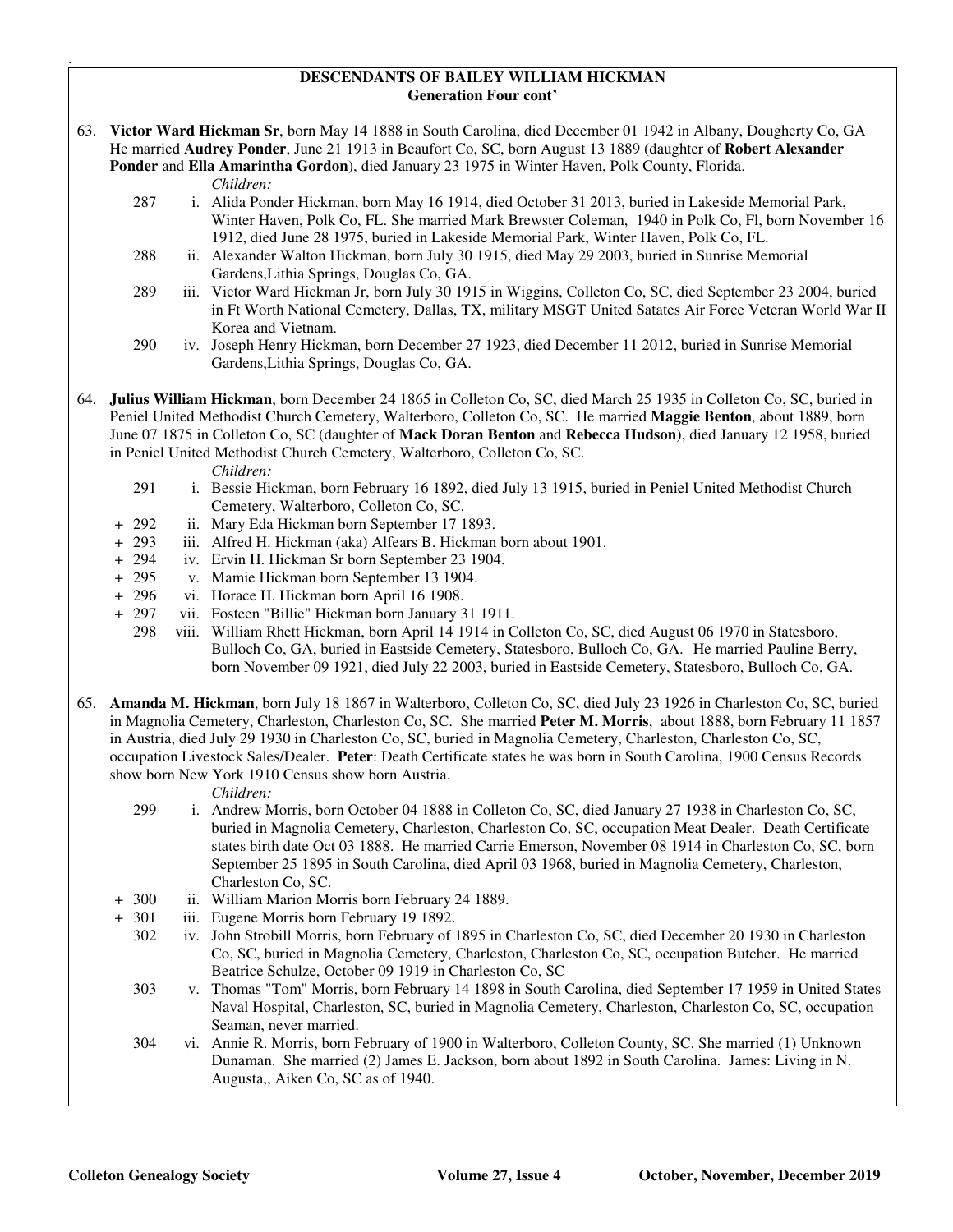- 305 vii. Amar Morris, born October 01 1902 in Charleston Co, SC, died December 07 1970 in Charleston Co, SC, buried in Riverview Memorial Park, North Charleston, Charleston Co, SC, occupation Painter. He married Flossie Mae Hiott, born May 04 1890, died September 06 1974, buried in Riverview Memorial Park, North Charleston, Charleston Co, SC. Flossie: Previously married to Pearl James Crowley (1910) .
- 66. **Fileman Sanders Hickman Sr**, born April 20 1869, died March 25 1936, buried in Magnolia Cemetery, Charleston, Charleston Co, SC. He married (1) **Minnie Elvira Blocker**, 1901, born June 24 1883 in Colleton Co, SC (daughter of **James Winfield "Jimmie" Blocker** and **Elvira J. Hudson**), died August 2 1932 in Dorchester Co, SC. *Children:*
	- + 306 i. Jessie Elvira Hickman born November 22 1901.
		- 307 ii. Della Laura Hickman, born September 01 1904 in Walterboro, Colleton Co, SC, died March 05 1986 in Winnsboro, Fairfield Co, SC, buried in Royal Pines Memorial Gardens, Winnsboro, Fairfield Co, SC. She married Dempsey E. Lee Goldman, born March 07 1901, died January 18 1980, buried in Royal Pines Memorial Gardens, Winnsboro, Fairfield Co, SC.

 He married (2) **Bertha Mae Litchfield**, January 10 1914, born October 22 1895 in Moncks Corner, Berkeley Co, SC (daughter of **Valentine Cantis Litchfield** and **Anna E. Johnson**), died March 23 1961 in Baker Memorial Hospital, Charleston, SC, buried in Old Saint Davids Episcopal Church Cemetery, Cheraw, Chesterfield Co, SC. **Bertha**: Married a second time to Lucius Alexander Amburn. She was the daughter of Anna Litchfield Villeponteaux.

*Children:*

.

- 308 iii. Fileman Sanders Hickman Jr, born July 07 1916, died June 28 1972 in South Carolina, buried in Florence National Cemetery, Florence, Florence Co, SC, military United States Army Veteran of World War II and Korea. He married (1) Nell S. Smallwood, May 24 1943 in Gainesville, Hall Co, GA, divorced April of 1965 in Hillsborough, FL He married (2) Ailene Ward.
- 309 iv. Milton Hickman, born May 08 1918 in South Carolina, died February 07 1919 in South Carolina.
- 310 v. William Sumter Hickman, born April 02 1920 in Charleston Co, SC, died November 08 1984 in Lacombe, LA. He married Margaret Estelle Bell.
- 311 vi. Dorothy Mary Hickman, born August 24 1921 in Charleston Co, SC, died March of 1985 in Columbia, Richland Co, SC. She married Calif Moncrief.
- 312 vii. Andrew Hickman, born November 24 1923 in South Carolina, died January 15 1970 in Mt Pleasant, Charleston Co, SC, buried in Mount Pleasant Memorial Gardens , Mount Pleasant, Charleston Co, SC, military South Carolina BM1 World War II Veteran United States Navy. He married Azalee Thomas, born September 16 1920 in Chesterfield Co, SC, died May 1992 in Florence Co, SC, buried in Mount Pleasant Memorial Gardens , Mount Pleasant, Charleston Co, SC.
- 313 viii. Birdie Mae Hickman, born February 06 1926 in South Carolina, died July 09 1990 in Lacombe, LA. She married (1) Harry Cruen Long, February 13 1943 in Charleston Co, SC She married (2) James Elliott Jackson Sr, October 13 1951 in Charleston Co, SC, born 1930, died 2006.
- 314 ix. George Robert Hickman, born November 23 1928, died April 22 1996 in Columbia, Richland Co, SC. He married Keiko Hirama, born February 08 1924 in Soul, Soult'ukpyolsi, South Korea (daughter of Ruhae Hirama and Yaeji Takahashi), died March 31 2011 in San Diego, CA. Keiko: one son and two daughters.
- 315 x. Harold Raymond Hickman, born April 04 1932 in Charleston Co, SC, died April 09 1993 in Columbia, Richland Co, SC. He married Juanita Elizabeth Webster.
- 67. **John Edward Hickman**, born July 30 1872 in Colleton Co, SC, died September 10 1940 in Charleston Co, SC, buried in Ocean Grove Cemetery, Mount Pleasant, Charleston Co, South Carolina. He married **Carolyn Rebecca "Beckie" Clements**, born July 25 1879 in Telfair Co, GA (daughter of **Joseph Clinton Clements** and **Catherine McDermit**), died July 15 1960 in Charleston Co, SC, buried in Ocean Grove Cemetery, Mount Pleasant, Charleston Co, South Carolina. *Children:*
	- + 316 i. George Edward Hickman born August 30 1900.
	- + 317 ii. William Willie Burch Hickman born June 04 1903.
- 72. **Swinton Bissell Hickman**, born June 14 1882, died September 15 1918 in Springfield, Greene Co, Mo. He married **Henryetta Estelle Harpool**, about 1912, born January 15 1898 in Missouri (daughter of **Moses Alonzo Harpool** and **Mary Evaline Nutt**), died June of 1976 in Neosho, Newton Co, MO. **Henryetta**: Married a second time to Everette Shelley *Children:*
	- + 318 i. Swinton Bissell Hickman born November 25 1914.
	- 319 ii. Mary Hickman, born about 1917 in Missouri.
	- + 320 iii. Bertha Allala Hickman born August 24 1918.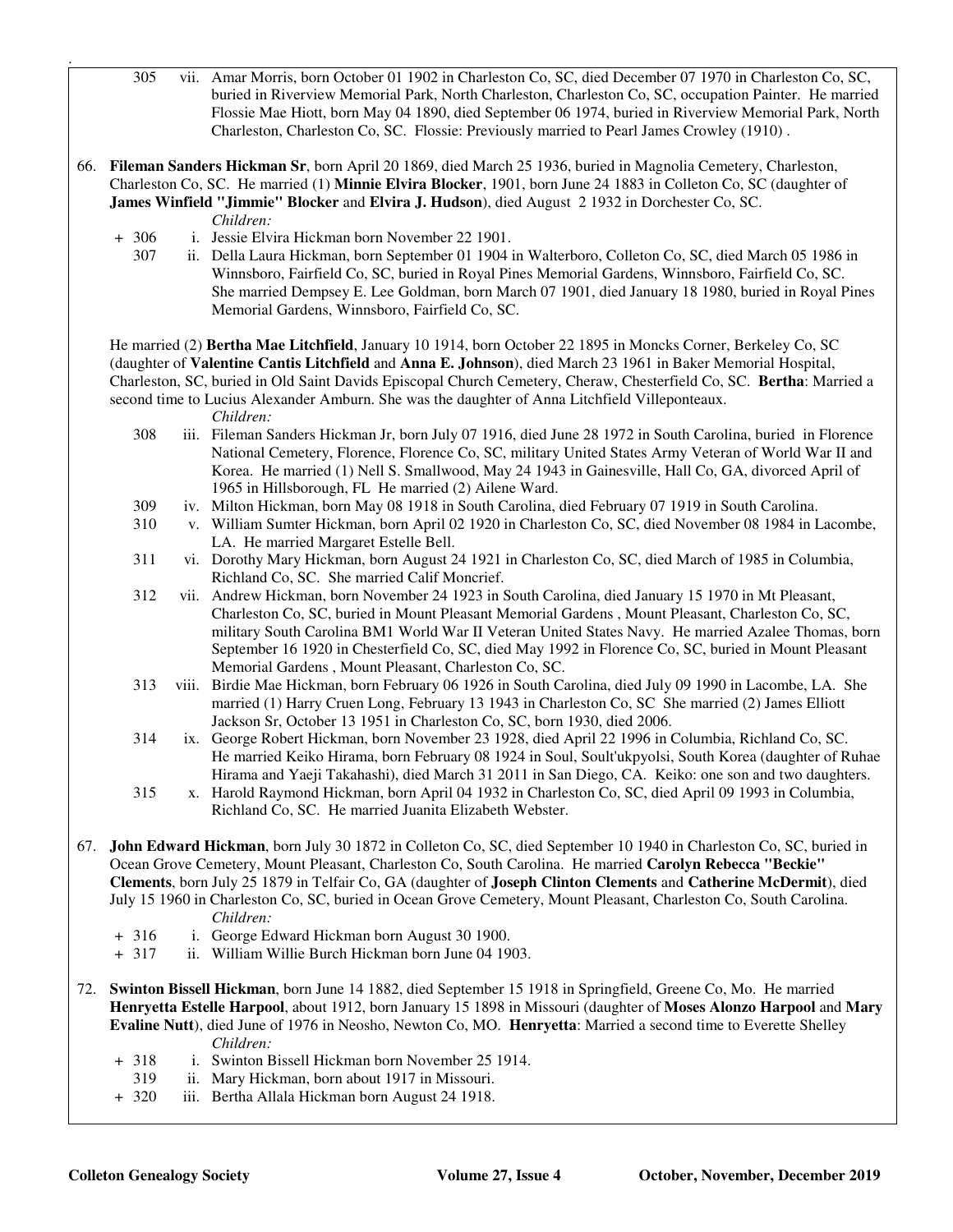73. **Bertha Adelaide Hickman**, born November 17 1883 in Colleton Co, SC, died March 30 1954 in Charleston Heights, SC, buried in Riverview Memorial Park, North Charleston, Charleston Co, SC. She married **Jacob Franklin Chassereau**, March 30 1902 in Walterboro, Colleton Co, SC, born March 17 1879 in Colleton Co, SC (son of **William Isaac Chassereau** and **Susan L. Unknown**), died July 12 1964 in Charleston Heights, SC, buried in Riverview Memorial Park, North Charleston, Charleston Co, SC. **Jacob**: Listed as J. Frank Chassereau in 1940 Census.

*Children:*

.

- 321 i. Mary Eva Chassereau, born October 15 1901 in Walterboro, Colleton Co, SC, died April of 1975 in Columbia, Richland Co, SC.
- + 322 ii. William Rhett Chassereau born April 16 1904.
	- 323 iii. James Edward "Jim" Chassereau, born August 12 1907 in Walterboro, Colleton Co, SC, died November 10 1986 in Johns Island, Charleston Co, SC, buried in Carolina Memorial Park, North Charleston, SC. He married (1) Annie Bell Ferrell, April 25 1929 in Charleston Co, SC, born Mar 5 1908 (daughter of George Lee Ferrell and Sarah Amanda Catterton), died September 8 1987, buried in Bethany Cemetery, Charleston, Charleston Co, SC. He married (2) Lorraine Connor Unknown, born September 01 1910 in South Carolina, died February 13 1994 in Phoenix, AZ, buried in Carolina Memorial Park, North Charleston, SC.
	- 324 iv. Anne Chassereau, born March 05 1908 in Walterboro, Colleton Co, SC, died September 08 1987. She married Unknown Richards.
- + 325 v. Henry "Harry" Bernard Chassereau born May 30 1917.
	- 326 vi. Dorothy Chassereau, born March 05 1919 in Colleton Co, SC, died April 06 2005 in Charleston Co, SC. She married John Fero.
- + 327 vii. Jacob Franklin Chassereau Jr born April 09 1921.
	- 328 viii. Robert Leon Chassereau, born November 21 1924 in Walterboro, Colleton Co, SC, died May 28 2000 in Spring Hill, FL, buried in Riverview Memorial Park, North Charleston, Charleston Co, SC, military Navy Veteran of World War II and served in the Air Force as well, education Graduated from The Citadel. He married Bertha A. "Barbara" Unknown, born October 03 1928, died February 04 1982, buried in Riverview Memorial Park, North Charleston, Charleston Co, SC.
	- 329 ix. Bertha Chassereau, born about 1926.
- 74. **Norrell V. "Noel" Robertson**, born Feb 1869 in Colleton Co, SC, died December 16 1912. According to Vital Records in Savannah Georgia Noel V. Robertson was born 1874 died Dec 16 1912 in Savannah, GA. He married **Annie A. Fletcher**, 1894 in Colleton Co, SC, born March 27 1878 (daughter of **George W. Fletcher** and **Millicia Ann Catterton**), died , buried in Live Oak Cemetery, Walterboro, Colleton Co, SC.

- *Children:*<br>+ 330 i. David Pau i. David Paul Robertson born May 08 1896.
	- 331 ii. Mary Robertson, born about 1899.
	- 332 iii. Clennie Haze Robertson, born October 17 1900, died May 27 1921, buried in Live Oak Cemetery, Walterboro, Colleton Co, SC.
- 76. **William E. or Timothy Robertson**, born about 1871 in Colleton Co, SC, died December 5 1932 in Greenpond, SC, buried in Ebenezer Church, occupation Farmer. Widowed. as of Dec 1932. He married **Mary Carrie Hiott**, born about 1872, died Before 1932.

#### *Children:*

- 333 i. Nesbitt Lavern Robertson, born October 29 1892 in Colleton Co, SC, died June 29 1950 in Eloise, Wayne Co, Mich.
- 334 ii. Olive D. "Ollie" Robertson, born about 1895 in Colleton Co, SC.
- 335 iii. George L. Robertson, born about 1898 in Colleton Co, SC.
- 77. **Annie Eliza Robertson**, born May 17 1874 in Colleton Co, SC, died June 6 1958 in Colleton County Hospital, Walterboro, SC, buried in Live Oak Cemetery, Walterboro, Colleton Co, SC. She was adopted by Mr. and Mrs. J. S. Hickman. She married **James Daniel Oliver Easterlin Jr**, born February 07 1873 in Walterboro, Colleton Co, SC (son of **James Daniel Oliver Easterlin** and **Harriett Catherine "Hattie" Goodwin**), died January 02 1946 in Green Pond, Colleton Co, SC, buried in Live Oak Cemetery, Walterboro, Colleton Co, SC.

- 336 i. Annie Mae Easterlin, born March 3 1896, died May 4 1974, buried in Live Oak Cemetery, Walterboro, Colleton Co, SC. She married (1) J. H. Biggs. She married (2) Frank S. Altman.
- 337 ii. Ethel Easterlin, born June 31 1898, died March 21 1989, buried in Live Oak Cemetery, Walterboro, Colleton Co, SC. She married Fred McClear Johnson, born November 12 1886 in Jacksonboro, Colleton Co, SC (son of Samuel P. Johnson and Louisa Matilda Reynolds), died December 18 1970, buried in Live Oak Cemetery, Walterboro, Colleton Co, SC, military Veteran World War I Pvt Btry Field Artilery.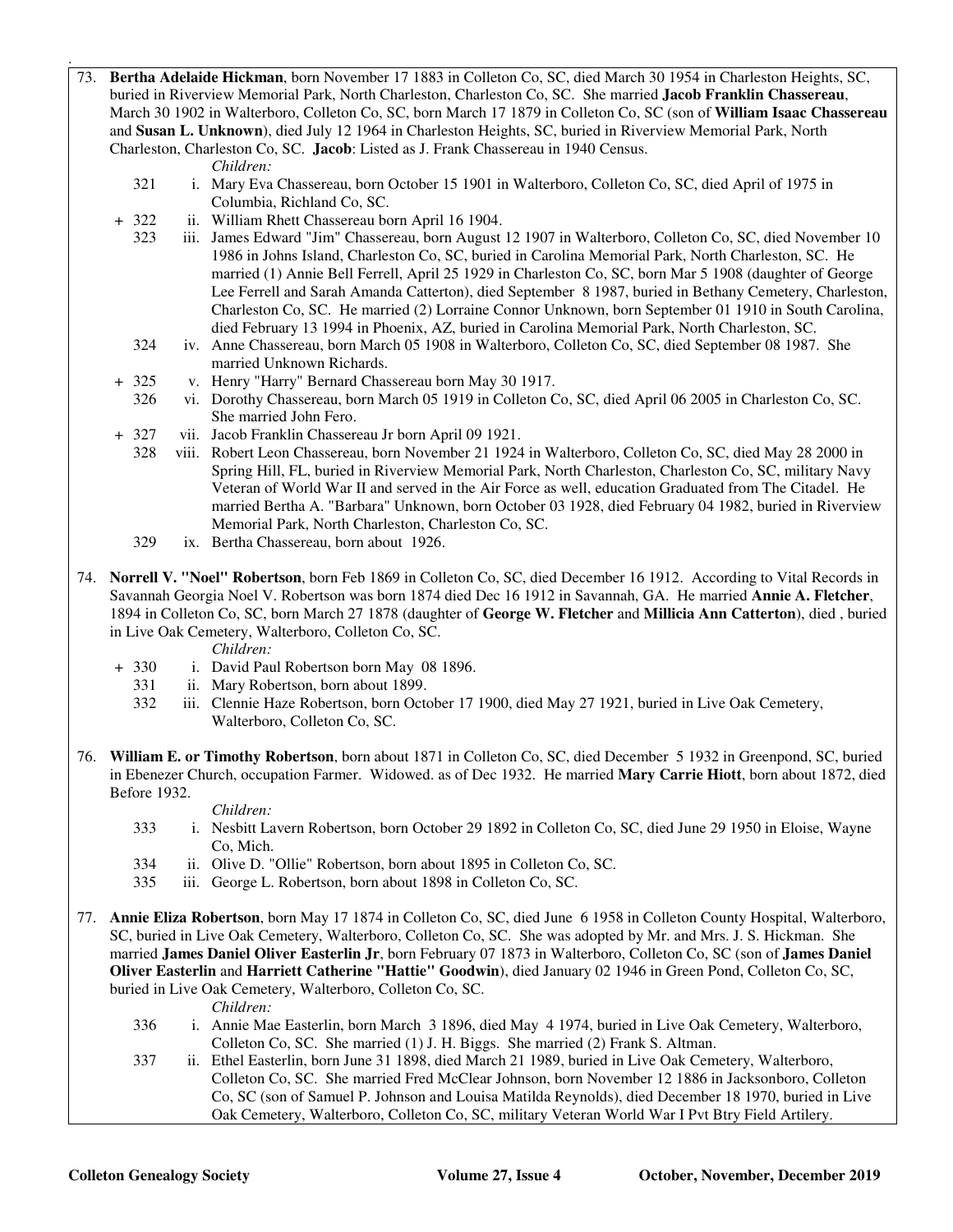- + 338 iii. James Graham Easterlin Sr born April 14 1900.
- + 339 iv. Harriett A. "Hattie" Easterlin born March 7 1902.
- + 340 v. Joseph Campbell Easterlin born January 18 1904.
- + 341 vi. Clarence Bissell "Bissie" Easterlin Sr born August 31 1906.
- + 342 vii. Grace Easterlin born November 1 1907.

.

- + 343 viii. Theodore Goodwin "Ted" Easterlin born March 7 1911.
	- 344 ix. Elizabeth Easterlin, born May 11 1912 in Colleton Co, SC, died September 29 1984, buried in Lakeland Memorial Gardens Cemetery, Lakeland, FL. She married James Homer Melton, born October 11 1908, died December 12 1989, buried in Lakeland Memorial Gardens Cemetery, Lakeland, FL
- + 345 x. Gilbert Grayson Easterlin Sr born November 7 1913.
- 346 xi. Hugh Blair Easterlin, born March 26 1915 in Colleton Co, SC, died October 2 1936, buried in Live Oak Cemetery, Walterboro, Colleton Co, SC.
- + 347 xii. Genevieve Easterlin born June 7 1918.
- 78. **Mary Lacey**, born July 13 1870, died August 25 1911, buried in Pleasant Grove Baptist Church, Walterboro, Colleton Co, SC. She married **Charles Lawrence Mouzon Langdale**, born May 30 1858 in Colleton Co, SC (son of **Josiah William Marmaduke Langdale** and **Margaret E. "Mamie" Crosby**), died March 3 1935 in Colleton Co, SC, buried in Pleasant Grove Baptist Church, Walterboro, Colleton Co, SC.

- + 348 i. Clint May Langdale born December 15 1891.
- ii. Cleveland Charles Langdale born May 26 1893.
- + 350 iii. Evlena Langdale born January 28 1894.
	- 351 iv. Claudia Vivian Langdale, born June 1 1896, died March 24 1981. She married Adam "Addie" R. Smith, d June of 1915, born about 1891 (son of Robert Black Smith and Julia "Juttie" Fralix).
- + 352 v. Thomas Willie Langdale born May 28 1898.
- + 353 vi. Heyward Walter Langdale born January 14 1902.
	- 354 vii. Cleo Langdale, born June 4 1904 in Colleton Co, SC, died May 17 1974 in Colleton County Hospital, Walterboro, SC, buried in Pleasant Grove Baptist Church, Walterboro, Colleton Co, SC, occupation Retired Registered Nurse. She married Ervin Judson Jackson, born 1888 in Georgia, died November 26 1958 in Newnan, GA.
	- 355 viii. Riddick A. Langdale, born August 17 1905 in Colleton Co, SC, died January 20 1919 in Colleton Co, SC, buried in Pleasant Grove Baptist Church, Walterboro, Colleton Co, SC.
	- 356 ix. Arthur R. Langdale Sr, born February 27 1907, died February 8 1980, buried in Woodlawn Memorial Park, Greenville, Greenville Co, SC. He married Frances Sullivan, born January 8 1921, died October 22 2006, buried in Woodlawn Memorial Park, Greenville, Greenville Co, SC.
- 79. **Cora Hiawatha Harrison**, born December 28 1878 in Colleton Co, SC, died October 16 1960 in Colleton Co, SC, buried in Grace Advent Christian Church, Walterboro, SC. She married **George Oliver Stanfield**, born October 01 1885 in Colleton Co, SC (son of **Lewis Cannon Stanfield** and **Margaret Stanfield**), died March 16 1957 in Colleton County Hospital, Walterboro, SC, occupation Retired Farmer/Chair Maker, buried in Grace Advent Christian Church, Walterboro, SC. *Children:*
	- + 357 i. Esther "Inez" Stanfield born October 14 1903.
		- 358 ii. Elice Heyward Stanfield, born September 13 1905 in Colleton Co, SC, died December 17 1973 in Bamberg Hospital, Bamberg, SC, occupation Farmer, buried in Bridge Cemetery, Colleton Co, SC. He married Eula Windham.
	- + 359 iii. Lizzie Bernese Stanfield born February 1 1908.
	- + 360 iv. Lila Elease Stanfield born November 06 1909.
	- + 361 v. George "Marion" Stanfield born July 1 1914.
	- + 362 vi. Harry Willis Stanfill Sr born March 05 1916.
	- + 363 vii. Edna Mary Stanfield born July 24 1918.
- 83. **Lila Agnes Harrison**, born April 22 1892 in Walterboro, Colleton County, SC, died April 01 1985. She married **Moody Franklin Bootle**, November 17 1907, born May 09 1888 in Colleton Co, SC (son of **Ambrose Bootle** and **Alice Blocker**), died May 11 1951 in Charleston Co, SC, buried in Riverview Memorial Park, North Charleston, Charleston Co, SC, occupation Weaver for Geneal Asbestos & Rubber Co.
	- *Children:*
	- + 364 i. Mary Othello Bootle born October 09 1908.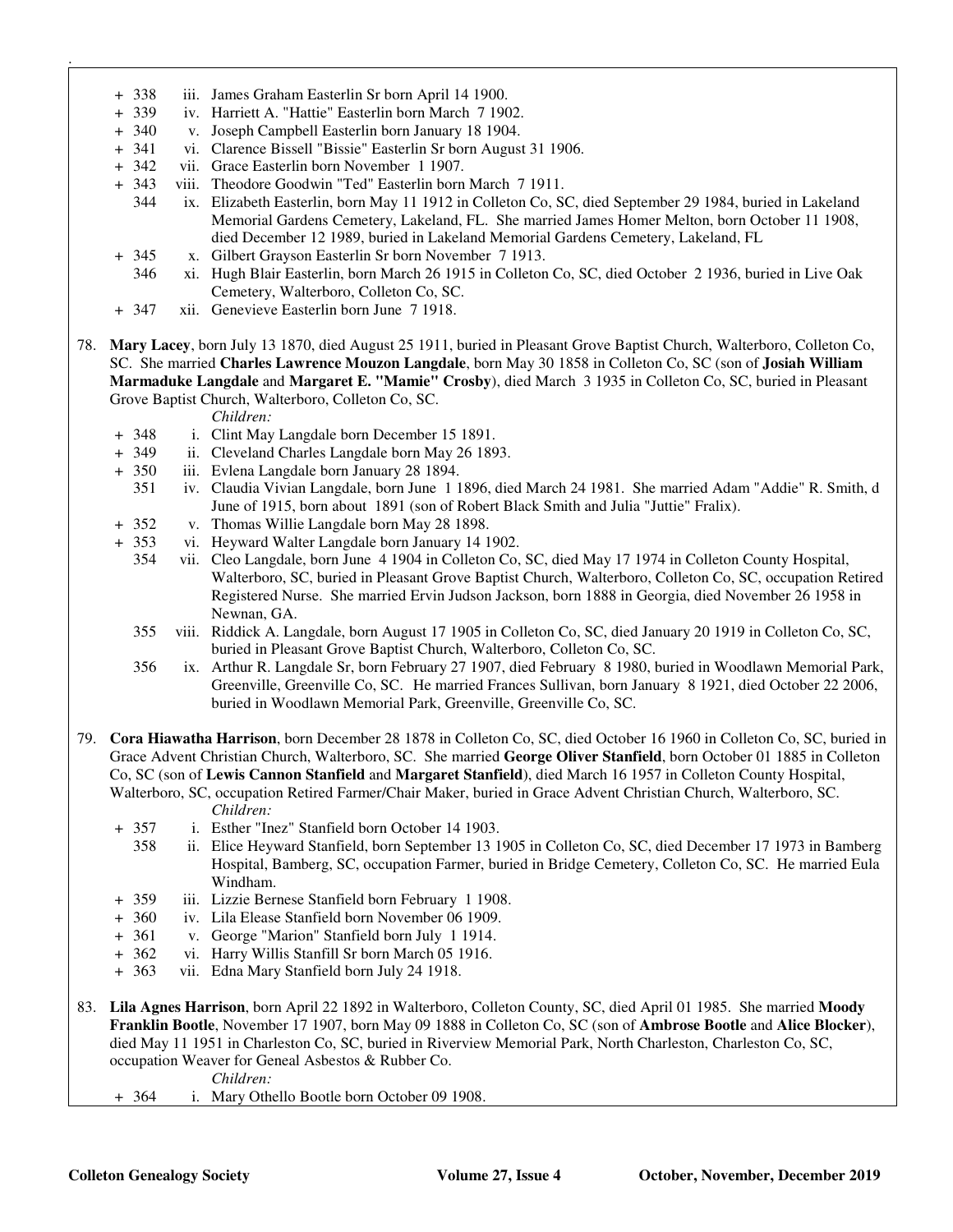- 365 ii. Fred Asbury "Freddie" Bootle Sr, born December 03 1910, died Aug of 1987, buried in Riverview Memorial Park, North Charleston, Charleston Co, SC. He married Mary Hunt, September 30 1936 in Charleston Co, SC, born June 29 1914, died November 25 1962, buried in Riverview Memorial Park, North Charleston, Charleston Co, SC.
- 87. **Wesley Oliver Hickman**, born May 19 1892 in Barnwell Co, SC, died March 15 1955 in Colleton Co, SC, buried in Spring Hill Baptist Church, Cottageville SC, occupation Farmer and Employed Sawmill. He married **Anne Liza "Annie" Adams**, born October 20 1892 in Colleton Co, SC (daughter of **Allie Adams** and **Ada Hoff**), died June 14 1971 in Cottageville, Colleton Co, SC, buried in Spring Hill Baptist Church, Cottageville SC.

*Children:*

.

- 366 i. Robert Wesley Hickman, born February 28 1913 in Colleton Co, SC, died November 10 1969 in Colleton County Hospital, Walterboro, SC, occupation Retired Farmer, buried in Spring Hill Baptist Church, Cottageville SC, never married.
- + 367 ii. Alef "Marie" Hickman born March 17 1914.
- + 368 iii. Annie Mae Hickman born July 24 1917.
- + 369 iv. William Horace Hickman Sr born January 29 1921.
- + 370 v. Burley Glenn Hickman Sr born September 16 1922.
	- 371 vi. Mary Ethel Hickman, born April 16 1923 in Colleton Co, SC, died June 08 1997 in Columbia Colleton Medical Center, Walterboro, SC, buried in Spring Hill Baptist Church, Cottageville SC. She married Unknown Hoff.
	- 372 vii. William Washington Hickman, born November 21 1924 in Cottageville, Colleton Co, SC, died August 10 1942 in Edisto River, buried in Spring Hill Baptist Church, Cottageville SC.
- 88. **George Oliver Hickman**, born April 15 1893 in Colleton Co, SC, died August 31 1943 in Roper Hospital, Charleston, SC, buried in Bedon Baptist Church, Walterboro, SC, occupation Farmer. He married **Kimmie Selena Craven**, February 3 1916, born March 12 1896 in Colleton Co, SC (daughter of **Henry Craven** and **Henrietta Craven**), died May 18 1981 in Charleston Co, SC, buried in Bedon Baptist Church, Walterboro, SC.

*Children:*

- 373 i. Henry Oliver Hickman, born December 12 1917 in Colleton Co, SC, died April 5 1936 in Orange Parrish, Orangeburg Co SC.
- + 374 ii. Clyde Winston Hickman born August 4 1920.
- + 375 iii. Hazel Lee Hickman born March 3 1923.
	- 376 iv. George Norman Hickman, born January 5 1928 in Orangeburg Co, SC, died January 6 1982, buried in Live Oak Memorial Gardens, Charleston, Charleston Co, SC, military United States Navy served in Korea.
- + 377 v. Bernice Gayle Hickman born November 13 1931.
- + 378 vi. Heber Hickman born February 28 1935.
- + 379 vii. Doris Hickman born July 9 1937.
- + 380 viii. Joyce Hickman born October 08 1940.
- 89. **Moody Philemon Harry Hickman**, born May 16 1898 in Walterboro, Colleton Co, SC, died October 03 1955 in Osborn, Charleston Co, SC, buried October 05 1955 in Bedon Baptist Church, Walterboro, SC, occupation Yacht Business. He marrie d**Ruby Lillian Davis**, August 19 1918 in Colleton Co, SC, born February 08 1899 in Liberty Co, GA (daughter of **James "Samuel" Davis** and **Susan Victoria Ginn**), died July 11 1971 in Adams Run, Charleston Co, SC, buried in Bedon Baptist Church, Walterboro, SC.

- + 381 i. Haskell Philemon Hickman born June 27 1919.
- + 382 ii. James "Theodore" Hickman Sr born October 18 1922.
- + 383 iii. Junior Martin Hickman born December 2 1925.
	- 384 iv. Lillian Lorraine Hickman, born September 23 1926, died September 28 1952 in Charleston Co, SC.
	- 385 v. Ruby Frances Hickman, born September 27 1938 in Walterboro, Colleton Co, SC, died December 09 2004, buried in Adams Run Baptist Church, Adams Run, Charleston Co, SC. She married (1) Unknown Harrison. She married (2) Robert F. Trammell.
- + 386 vi. Virginia Roxie Hickman born February 18 1932.
- + 387 vii. Pearl Annalee Hickman born March 17 1934.